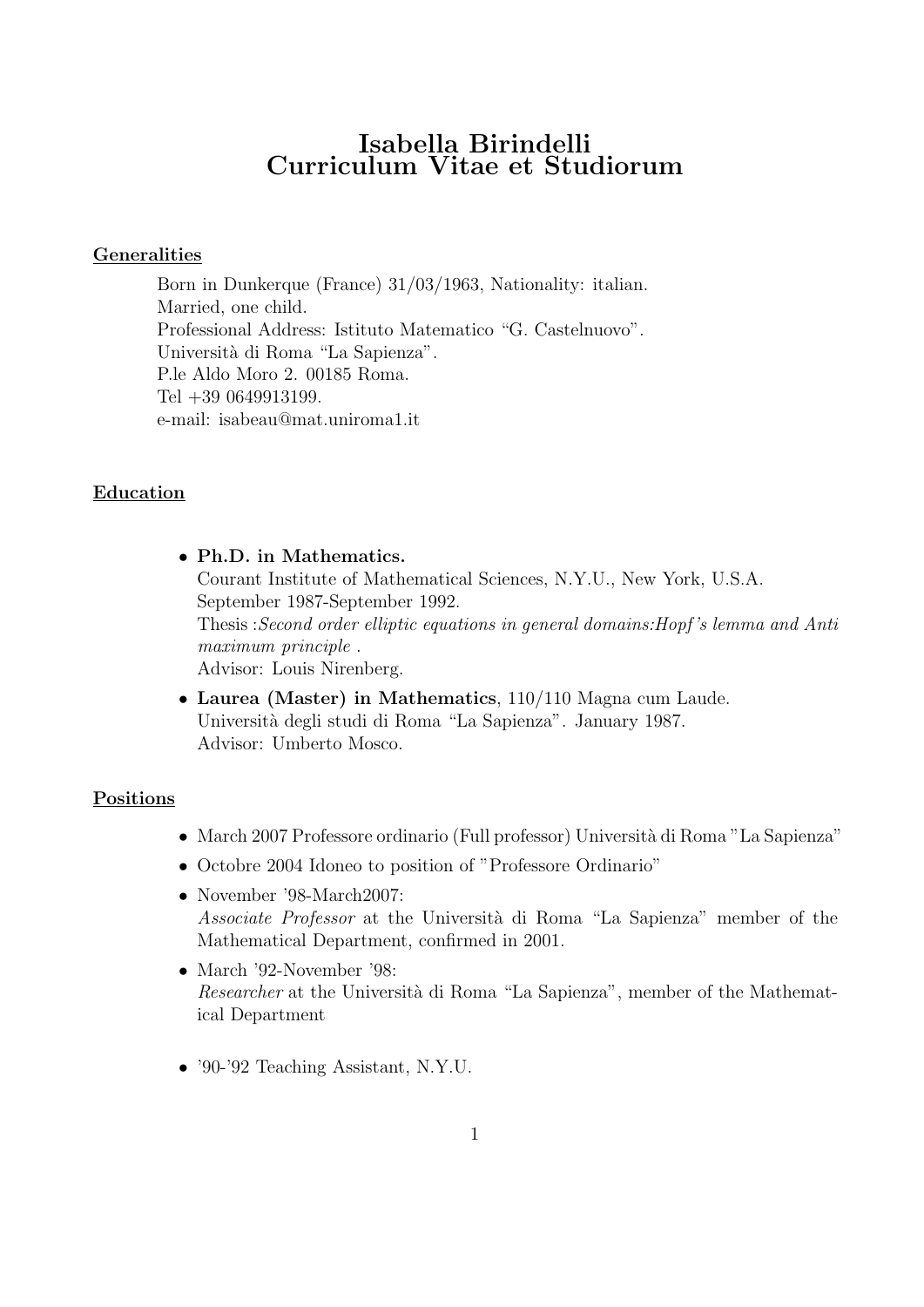# Research field

Fully non linear elliptic PDE, spectral properties, maximum principle, regularity. Elliptic, degenerate elliptic and systems of partial differential equations, in particular I have studied qualitative properties, regularity, existence and non-existence theorems in the semi-linear, quasi-linear and linear cases.

### Invited speaker at the following conferences and institutions (last 5 years)

- August 2015, Current trends in Analysis and PDE, IMPA, Rio de Janeiro, Brazil
- March 2015, Non linear PDE at the end of the world, Universidad de Magallanes, Punta Arenas, Chile
- February 2015, Spectral theory and shape optimization problems for elliptic PDEs, Milano Bicocca
- November 2014, Numerical methods for PDEs: optimal control, games and image processing, Sapienza, Roma
- Aout 2014, DFDE, Moscow
- Juillet 2014, ICMAT, Madrid
- Juin 2014, A meeting with L. Nirenberg, RISM
- March 2013, Universit de Tours, invited by Barles
- March 2013, EHESS, Paris.
- January 2013, A. Ma.Ca, Rome.
- June 2010, Ecole Normale Supérieure, "Fronts and Nonlinear PDE's" in honor of H.Berestycki
- January 2010, CIRM, "Analyse géométrique" in honor of Rafe Mazzeo
- December 2009, Courant Institute, NYU, New York
- December 2009, Siam Conference, Miami
- June 2009, INDAM school on Symmetry and elliptic PDE.

### Other recent research-related activities

- Co-Organizer of the conference "Mostly maximum Principle" in Agropoli, september 2015.
- Member of the scientific committee of Gruppo Nazionale Analisi Matematica, Probabilitá e Applicazioni, INDAM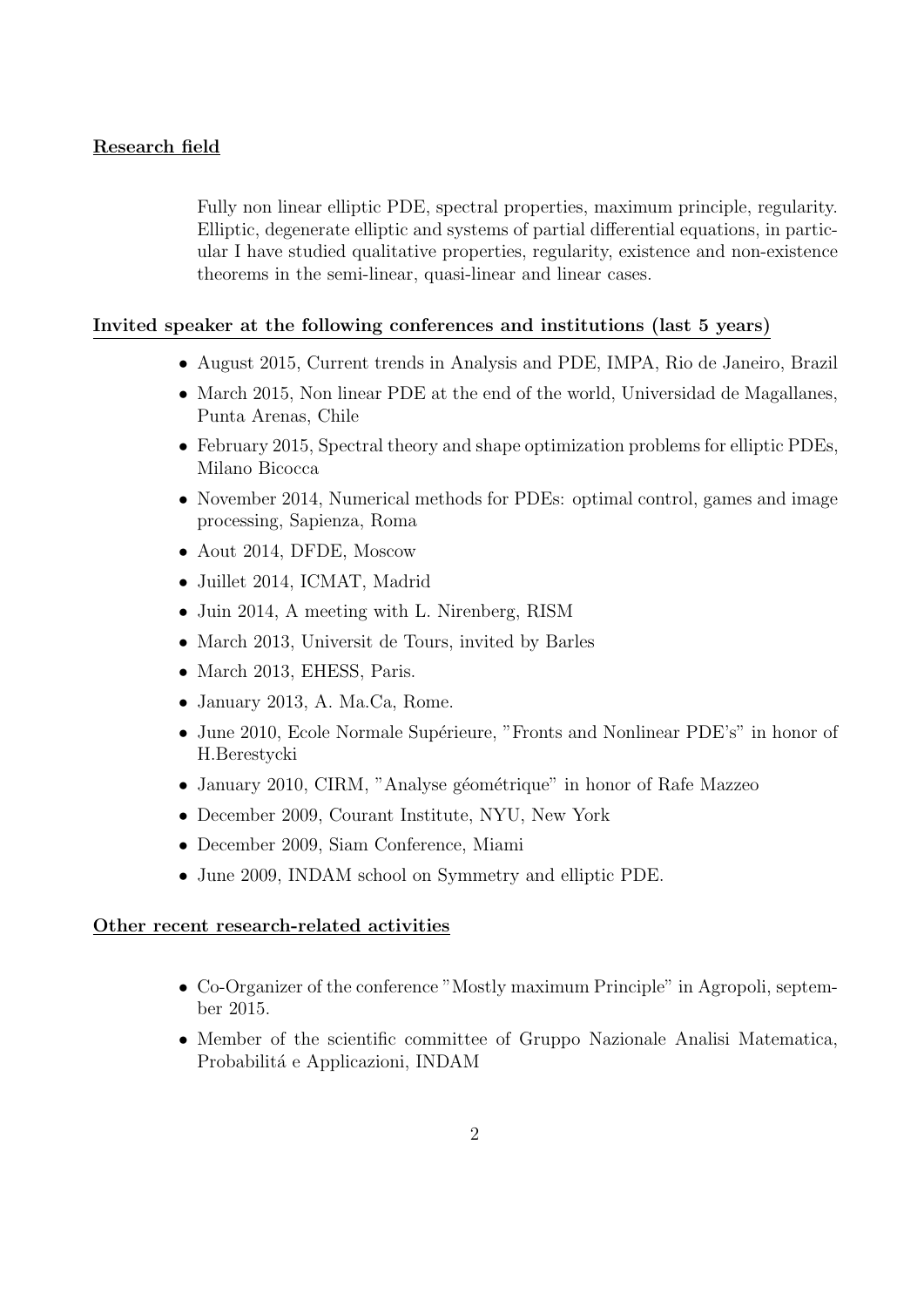- Scientific Committee "Nonlinear elliptic PDEs at the End of the World" Punta Arenas, March 2015
- Co-Organizer of the conference "Mostly maximum Principle" in Rome, september 2012.
- Co-Organizer of the conference "Positivity: a key to fully-nonlinear equations" in Vietri, May 2010.
- Invited professor in many important universities: Cergy-Pontoise, Paris X, University of Chile, Stanford University, Rutgers University, Berkeley
- Reviewer for the "Mathematical Review"
- Referee for many journals including "Inventiones Matematicae" "Journal IHP, Analyse non linéaire", "Communication in Partial Differential Equations", "Journal of European Mathematical Society", " Proceedings of the Royal Society of Edinburgh", "Pacific Journal","Annali di Pisa", "Non Linear Differential equations and applications", "Nonlinearity" ...
- Responsible of many research grants from Sapienza Univeristy, CNR, and GNAMPA

#### Scientific pubblications

- 1. with F. Leoni Symmetry minimizes the principal eigenvalue: an example for the Pucci's sup operator, Mathematical Research Letters (2014).
- 2. with F. Demengel Hölder regularity of the gradient for solutions of fully nonlinear equations with sublinear first order terms, COCV (2014)
- 3. with F. Demengel Overdetermined problems for some fully non linear operators. Comm. Partial Differential Equations 38 (2013), no. 4, 608-628.
- 4. with F. Demengel Regularity for radial solutions of degenerate fully nonlinear equations. Nonlinear Anal. 75 (2012), no. 17, 6237-6249.
- 5. with E. Valdinoci On the Allen-Cahn equation in the Grushin plane: a monotone entire solution that is not one-dimensional. Discrete Contin. Dyn. Syst. 29 (2011), no. 3, 823-838.
- 6. with F. Demengel One-dimensional symmetry for solutions of Allen Cahn fully nonlinear equations. Symmetry for elliptic PDEs, 115, Contemp. Math., 528, Amer. Math. Soc., Providence, RI, 2010
- 7. with S. PatriziA Neumann eigenvalue problem for fully nonlinear operatos Discrete and Continous Dynamical Systems, volume speciale (2010) special volume for L. Nirenberg.
- 8. with F. Demengel Eigenfunctions for singular fully nonlinear equations in unbounded domains Nonlinear Diff. Equations. and Appl. (2010)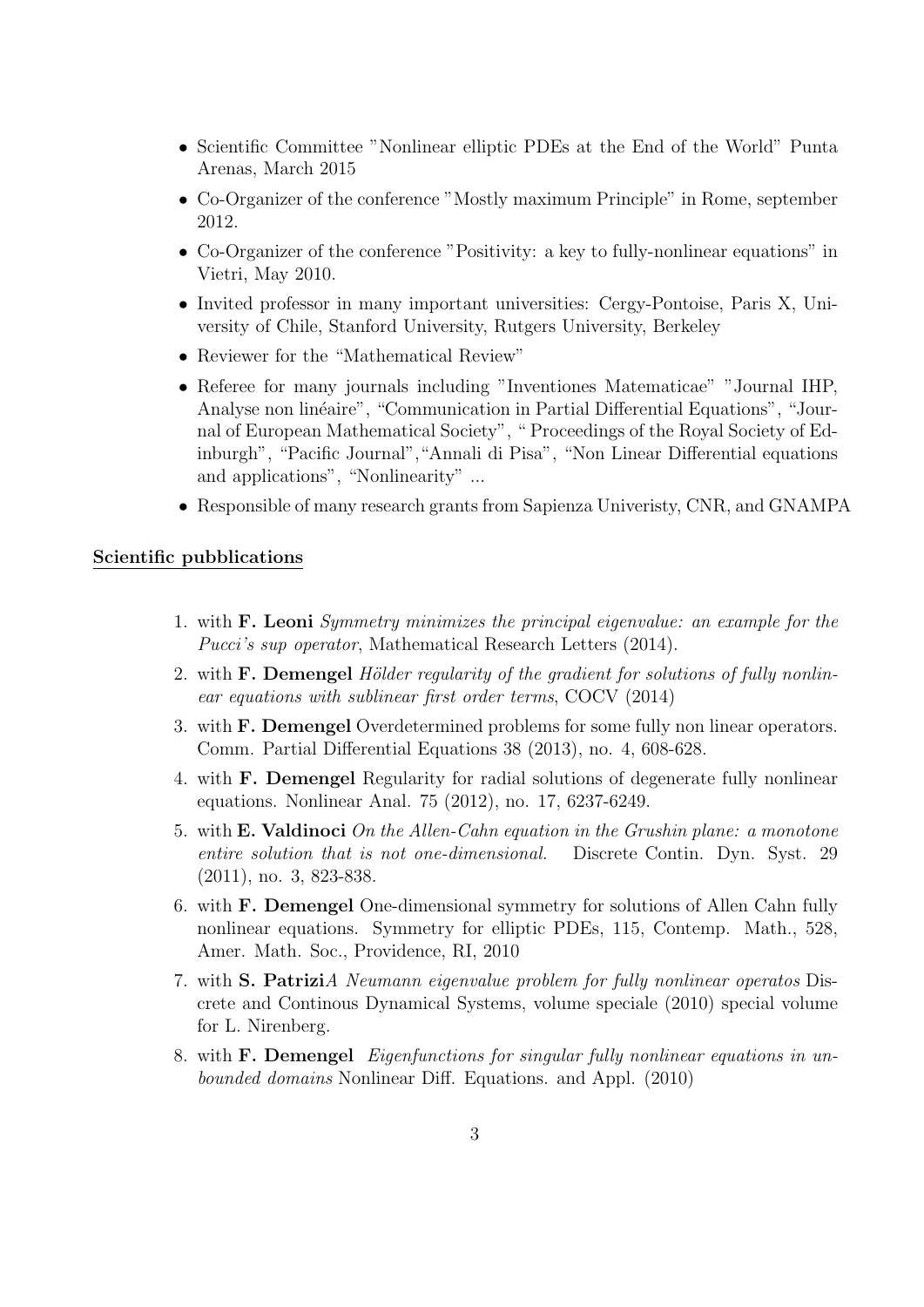- 9. with F. Demengel Regularity and uniqueness of the first eigenfunction for singular fully non linear operators Journal of Differential Equations (2010)
- 10. with F. Demengel Uniqueness of the first eigenfunction for fully nonlinear equations: the radial case Zeitschrift fur Analysis und Ihre Anwendungen, vol. 29, (2010) p. 77-90.
- 11. with F. Ferrari, E. Valdinoci Semilinear PDEs in the Heisenberg group: the role of the right invariant vector fields. Nonlinear Analysis vol. 72 (2010) p. 987-997.
- 12. with F. Demengel Eigenvalue and Dirichlet problem for fully-nonlinear operators in non smooth domains Journal of mathematical Analysis and its applications, vol. 352 (2009) p. 822-835,
- 13. with R. Mazzeo Symmetry for solutions of two-phase semilinear elliptic equations on hyperbolic space, Indiana University Mathematical Journal, vol 58 (2009).
- 14. with E. Valdinoci The Ginzburg-Landau equation in the Heisenberg group, Communications in Contemporary Mathematics (2009).
- 15. with F. Demengel, The Dirichlet problem for singular fully nonlinear operators. Discrete Contin. Dyn. Syst. 2007, Dynamical Systems and Differential Equations. Proceedings of the 6th AIMS International Conference, suppl.,
- 16. with B. Stroffolini, Existence theorems for fully nonlinear equations in the Heisenberg group. Subelliptic PDE's and applications to geometry and finance, 49–55, Lect. Notes Semin. Interdiscip. Mat., 6, Semin. Interdiscip. Mat. (S.I.M.), Potenza, 2007.
- 17. with F. Demengel, Eigenvalue, maximum principle and regularity for fully non linear homogeneous operators. Commun. Pure Appl. Anal. 6 (2007), no. 2, 335–366.
- 18. with F. DemengelFirst eigenvalue and maximum principle for fully nonlinear singular operators. Adv. Differential Equations 11 (2006), no. 1, 91–119.
- 19. with F. Demengel Comparison principle and Liouville type results for singular fully nonlinear operators. Annales de Toulouses (2004)
- 20. Homogenization of Hamilton-Jacobi equations in the Heisenberg group con J. Wigniolle, Comm. in Pure and Applied Analysis (2003)
- 21. with F. Demengel Existence of solutions for semi-linear equations involving the p-Laplacien : the non coercive case Calculus of Variation (2004)
- 22. with  $$ (French) [Lane-Emden equations with fully nonlinear operators] , C. R. Math. Acad. Sci. Paris 336 (2003), no. 9, 725–730.
- 23. with **E. Lanconelli** A negative answer to a one-dimensional symmetry problem in the Heisenberg group Calculus of Variation.(2005)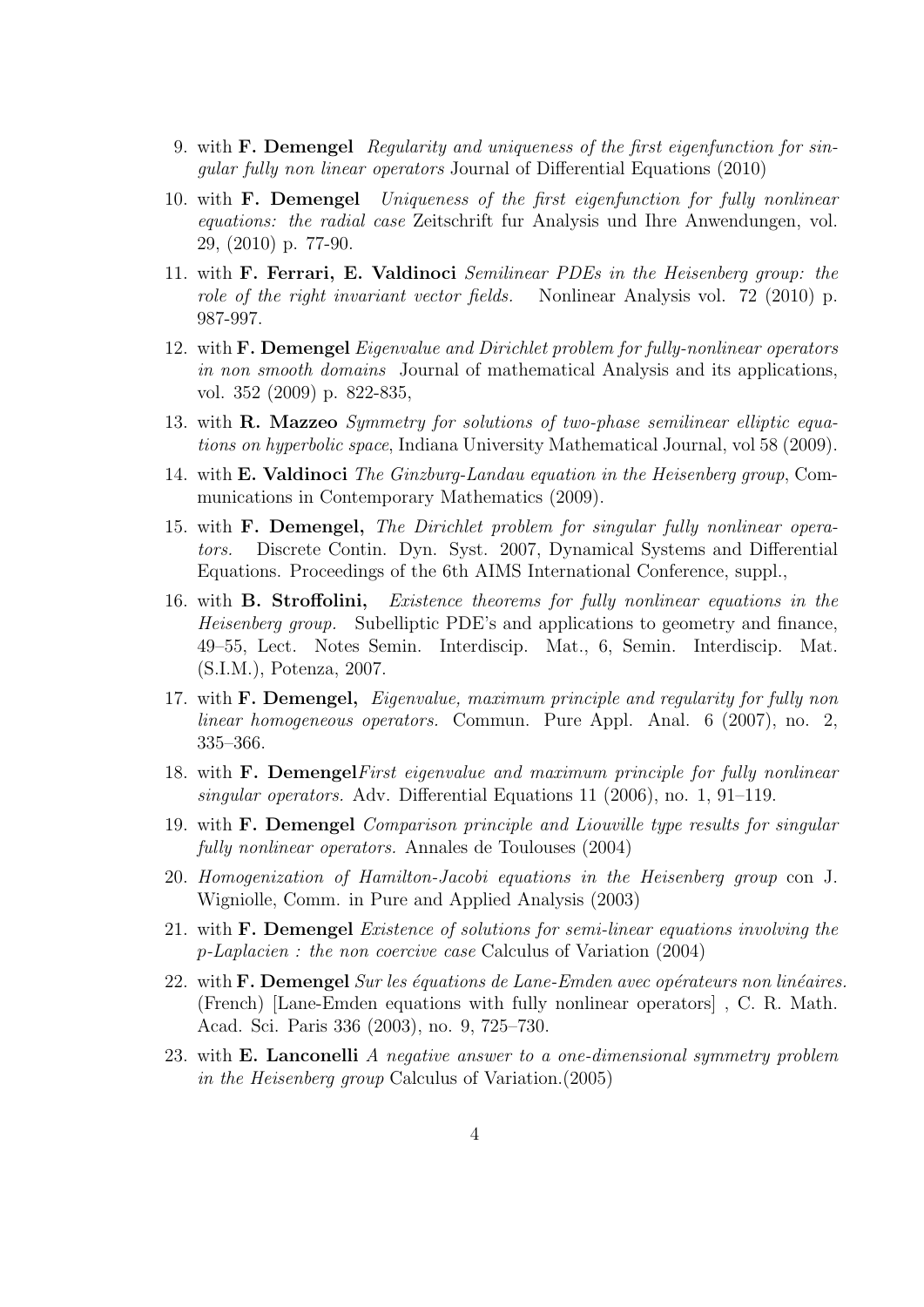- 24. with F. Demengel Existence of solutions for semi-linear equations involving the p-Laplacien : the non coercive case , Calculus of Variation (2004).
- 25. with F. Demengel Some Liouville theorems for the p-Laplacian Proceedings of the 2001 Luminy Conference on Quasilinear Elliptic and Parabolic Equations and System, 35–46 (electronic), Electron. J. Differ. Equ. Conf., 8.
- 26. with  **<b>Demengel** On some partial differential equation for non coercive functional and critical Sobolev exponent. Differential and Integral Equations 15 (2002), no. 7, 823–837.
- 27. with **E. Lanconelli** A note on one dimensional symmetry in Carnot Groups, Atti Accad. Naz. Lincei Cl. Sci. Fis. Mat. Natur. Rend. Lincei (9) Mat. Appl. 13 (2002), no. 1, 17–22.
- 28. Superharmonic functions in the Heisenberg group: estimates and Liouville theorems NoDEA Nonlinear Differential Equations Appl. 10 (2003), no. 2, 171–185.
- 29. One dimensional symmetry in the Heisenberg group with J. Prajapat Annali della Scuola Normale Superiore di Pisa, 2001
- 30. A note on one-dimensional symmetry in Carnot groups with E. Lanconelli, to appear Rendiconti Accademia Nazionale Lincei.
- 31. Monotonicity results for Nilpotent stratified groups with J. Prajapat, Pacific Journal. Pacific J. Math. 204 (2002), no. 1, 1–17
- 32. Bifurcation problems for superlinear elliptic indefinite equations with J. Giacomoni, Topological Methods in Nonlinear Analysis (2000)
- 33. Morse Index and Liouville Property for Superlinear Elliptic Equations on the Heisenberg group with I. Capuzzo Dolcetta, Contributions in honor of the memory of Ennio De Giorgi (Italian). Ricerche Mat. 49 (2000), suppl., 1–15.
- 34. Nonlinear Liouville theorems in the Heisenberg group via the moving plane method with J. Prajapat, Comm. Partial Differential Equations (1999)
- 35. Existence and numerical approximation results for a class of quasi-linear elliptic system arising in image segmentation with S. Finzi Vita, No DEA(1998).
- 36. Existence of the principal eigenvalue for cooperative elliptic systems in a general domain, with E. Mitidieri e G. Sweers, Differential Equations-Differentil'nye Uravnenija (1998)
- 37. Liouville theorems for elliptic inequalities and applications, with E. Mitidieri, Proceedings of the Royal Society of Edinburgh, vol 128A (1998)
- 38. Indefinite semi-linear equations on the Heisenberg group: a priori bounds and existence, with I. Capuzzo Dolcetta e A. Cutrí, Communications in Partial Differential Equations, 23, (1998).
- 39. Nonlinear Liouville theorems, Proceedings of the Meeting Reaction Diffusion Systems, Lecture Notes in Pure and Applied Mathematics, Marcel Dekker Inc.(1997)